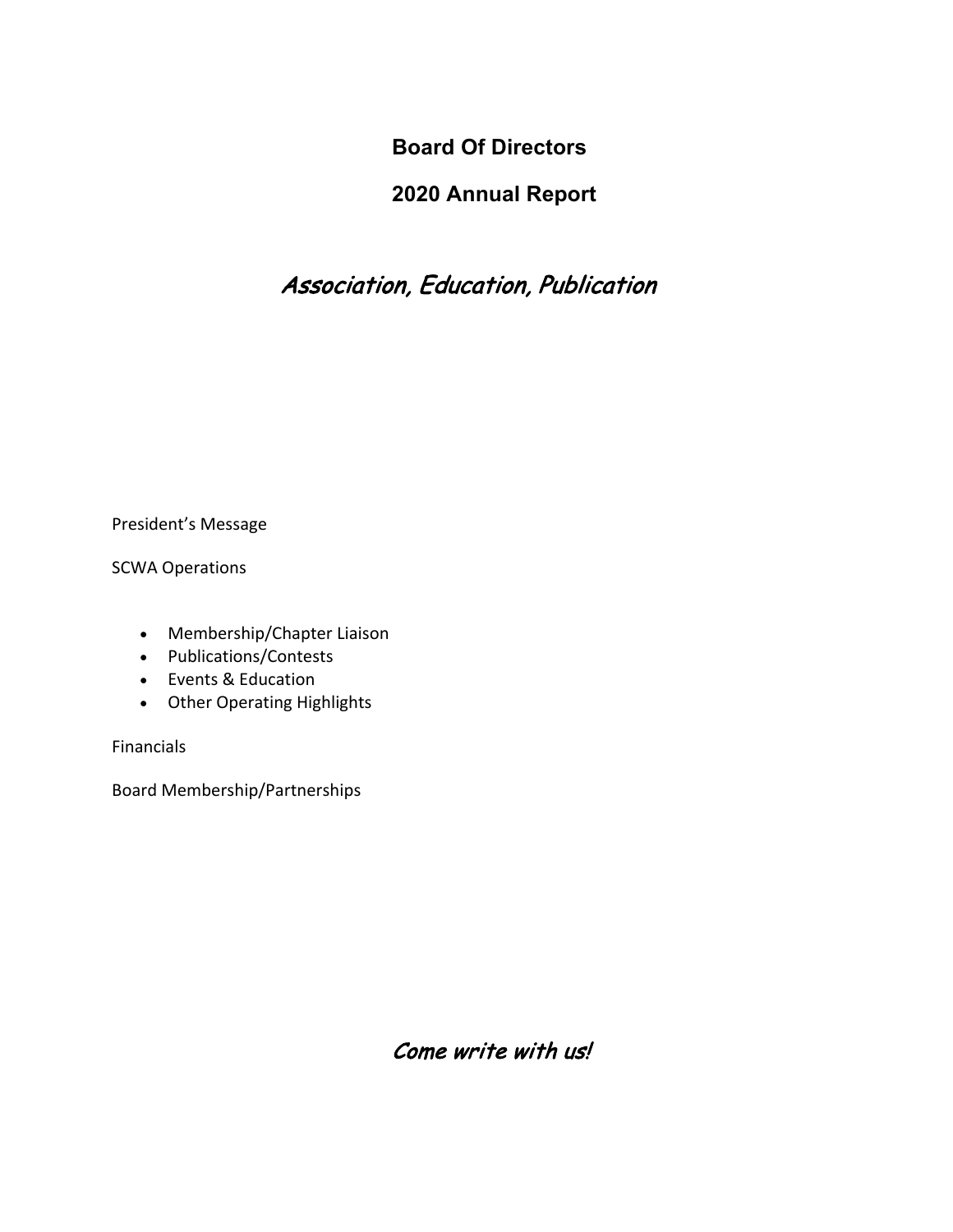January 22, 2021

#### *President's Message*

2020 was SCWA's 30th anniversary, a year which we intended to spend with our members to gather, celebrate our past and set in motion an exciting agenda. The pandemic produced neverbefore-seen challenges to our members, our board members, and how we operated the organization. We grieve the losses our members experienced and keep their family and friends in our hearts.

Writing proved to be a solace for many. SCWA rose to the challenge, adapted how we deliver our programs and services, and tried our best to support our members in a different environment.

I am indebted to our members and volunteer board members who proved their resilience, used their creativity, and worked extremely hard to make 2020 a successful year. It is with great pride that I summarize, on behalf of the board, the SCWA accomplishments of 2020.

Mike Lee President SCWA Board of Directors scwritersassociationpresident@gmail.com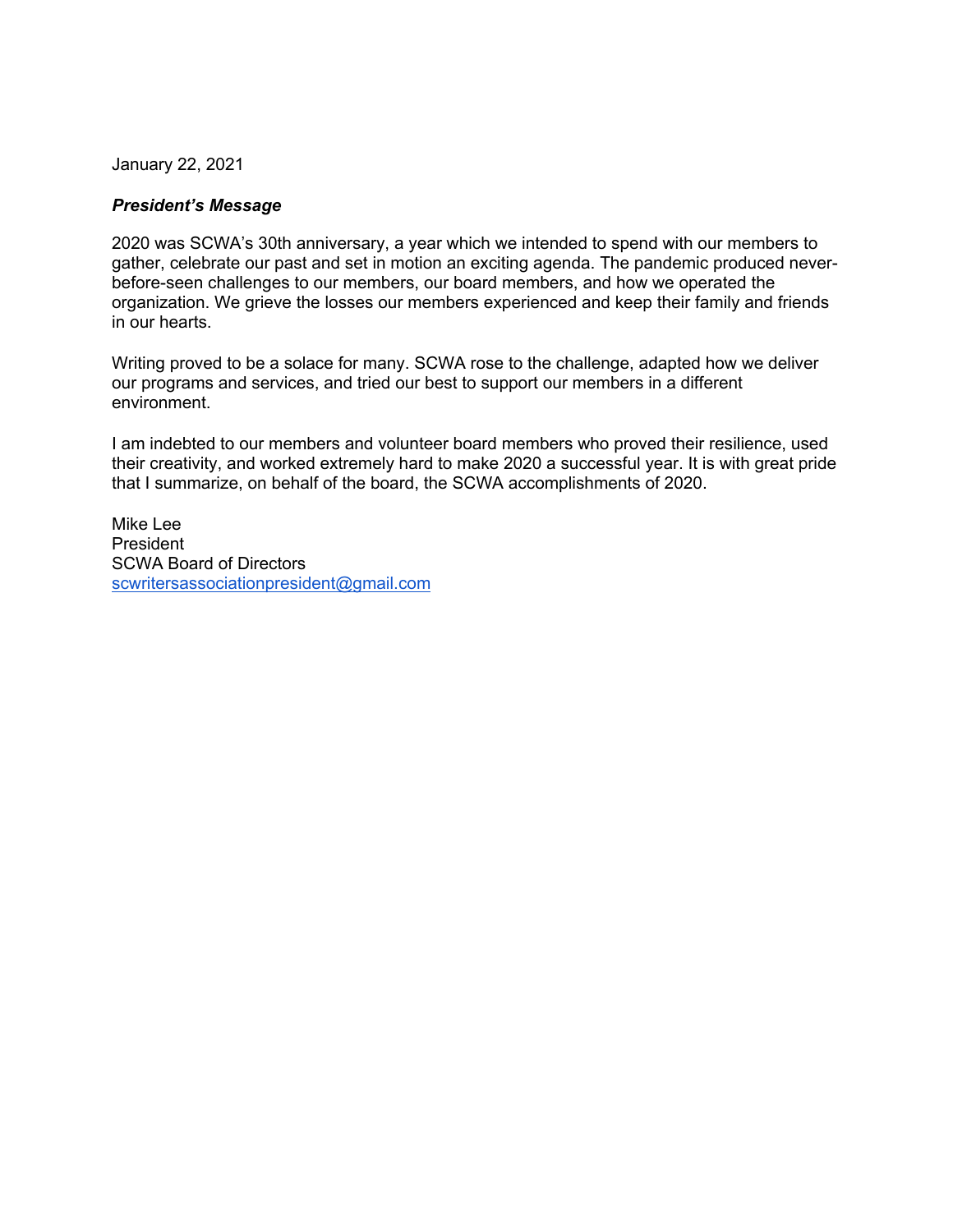## **SCWA Operations**

#### *Membership/Chapter Liaison:*

We began the year with 325 members and our sights set on growing to 400, something we were rapidly approaching in the first quarter. We planned our programs and services accordingly. However, despite keeping our fees unchanged at \$52, our membership renewals dropped by a staggering 50% as the pandemic set in. With the leadership of our Chapter Liaisons, Chapter Leaders, and Membership Chair we refocused our efforts on understanding our member needs and pivoted to offer virtual services. By obtaining funding grants we were able to offer free programs and improve services, and by offering reduced fees to end the calendar year, finished 2020 at the membership level we began, albeit with lower revenue.

We conducted two membership surveys in 2020; one to understand our demographics and a second to help us plan our conference. We thank all of the members for their support and participation. Chapters, unable to meet in person, were offered operating support to cover costs of using virtual services. We recognized the benefits of going virtual and by year-end had designed four new genre-based virtual chapters to startup in 2021. We hope these new virtual chapters will not only better serve those who are not affiliated with our 20 local chapters but also better serve members who wish to align with other writers in the same genre.

#### *Publications/Contests:*

2020 brought the successful return of SCWA's original print anthology Catfish Stew. This members' only publication proved to be a popular member benefit with the opportunity to have their work competitively judged and published.

Our popular digital journal The Petrigru Review received over 550 submissions, of which 25 were accepted for publication which took place in December. https://thepetigrureview.com

SCWA co-sponsored, with the South Carolina Academy of Writers, the McCray Nickens Fellowship in Poetry, and the Coker Fellowship in Fiction. We are proud to collaborate on these contests for South Carolina writers.

We congratulate those writers selected for publication and hope the experience benefited all who submitted. We tip our hat to our Publications Team who produced the high-quality SCWA trademark publications. The team also established new processes and procedures for future publication success.

#### *Events & Education:*

#### **Conference**

SCWA's in-person conference scheduled for April 2020 in Columbia, SC had to be canceled due to the pandemic. A replacement conference scheduled for 2021, again in Columbia, also had to be canceled as health conditions had not improved by year end. SCWA incurred losses for facility deposits, however, all other costs were avoided.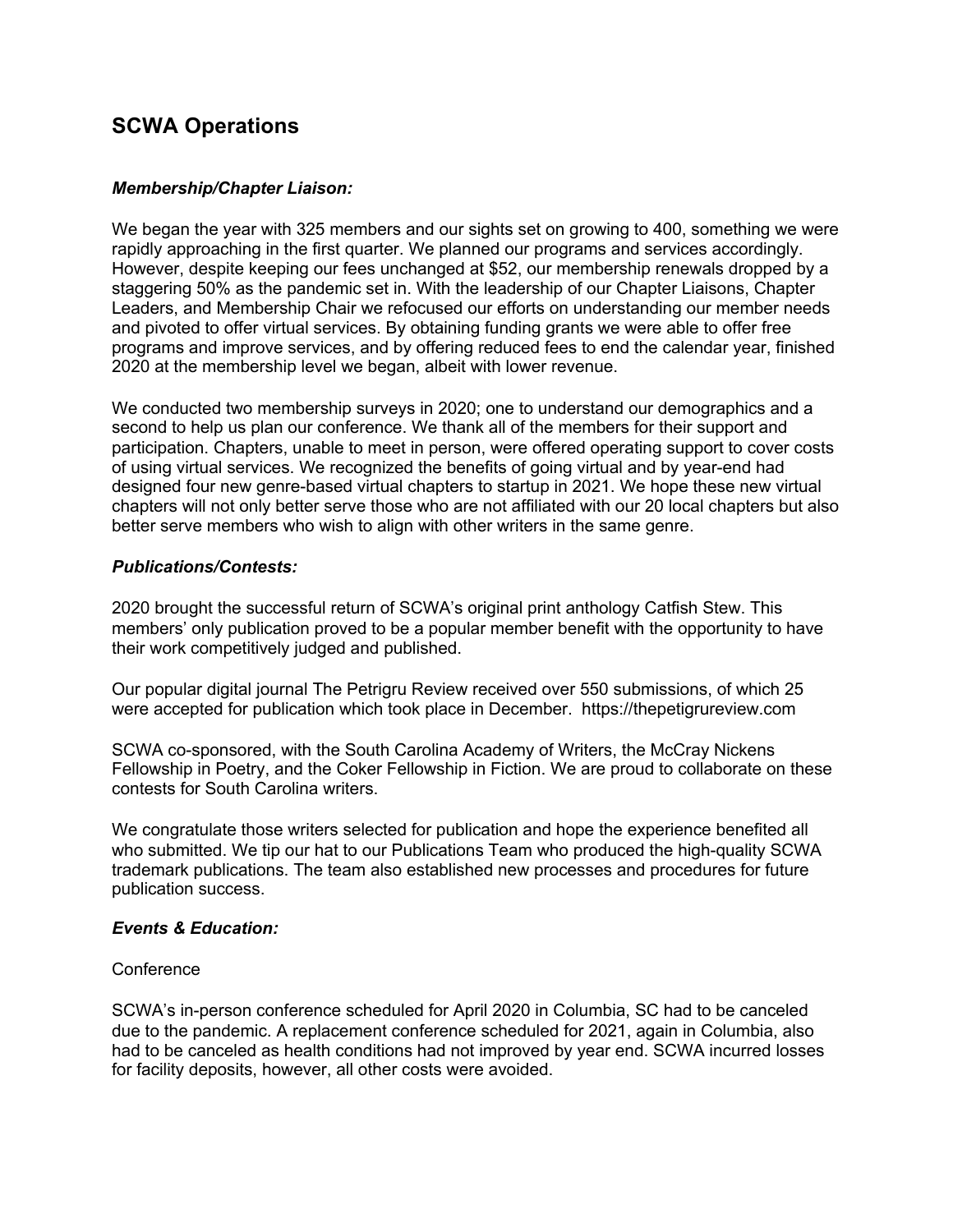The basic program and faculty of the latter conference were retained for a new virtual conference to be held from April 16 to 18, 2021.

#### Workshops

Four 2020 workshops under development with local chapters had to be canceled. As an alternative eighteen new workshops were developed and presented as virtual events which ran from June through December. SCWA's *Summer Series* consisted of twelve free events, open to the public, held over the lunch period. These mini-workshops covered a broad set of writing topics featuring a combination of in-house and external hosts. An additional six free *Member-Pro* evening craft workshops featured SCWA's in-house experts. The sessions, recorded for ongoing access by members, had an attendance of over 200 participants.

The developers, producers, and hosts creatively provided high-value programming to SCWA members and served as the basis for new programming that is being offered in 2021.

#### *Other Operating Highlights*

• Branding - a branding strategy was developed which included new SCWA logos and a tagline *Come write with us.* SCWA established its three primary member services as

#### *Association, Education and Publication*

- Website a new SCWA website, myscwa.org was developed and introduced in June and featured enhanced member service areas and greater brand appeal.
- A major Partnership Project was initiated during the fourth calendar quarter in which SCWA is taking the lead role in the South Carolina Literary Arts Project - to identify writing organizations across the state and determine opportunities to collaborate. A Steering Team with representation from external advisers and co-sponsored with the Pat Conroy Literary Center and the South Carolina Academy of Authors will oversee the project. A project manager was hired for phase 1 of the project which will conclude in Q1, 2021.
- SCWA hired its first staff member, a part-time Administrative Assistant. This position supports the board in membership management, communications, and other administrative activities.

### **Financials**

Financial Summary:

SCWA met the challenge of reduced membership and conference revenue by avoiding costs wherever possible and focusing on alternate sources of revenue. We are very grateful for the Emergency Relief grants provided by the South Carolina Humanities and the South Carolina Arts Commission which allowed us to maintain operations.

A total of \$14,119 in grants were received, however only \$3k of which were for 2020 operations as the majority is for 2021 projects and programs.